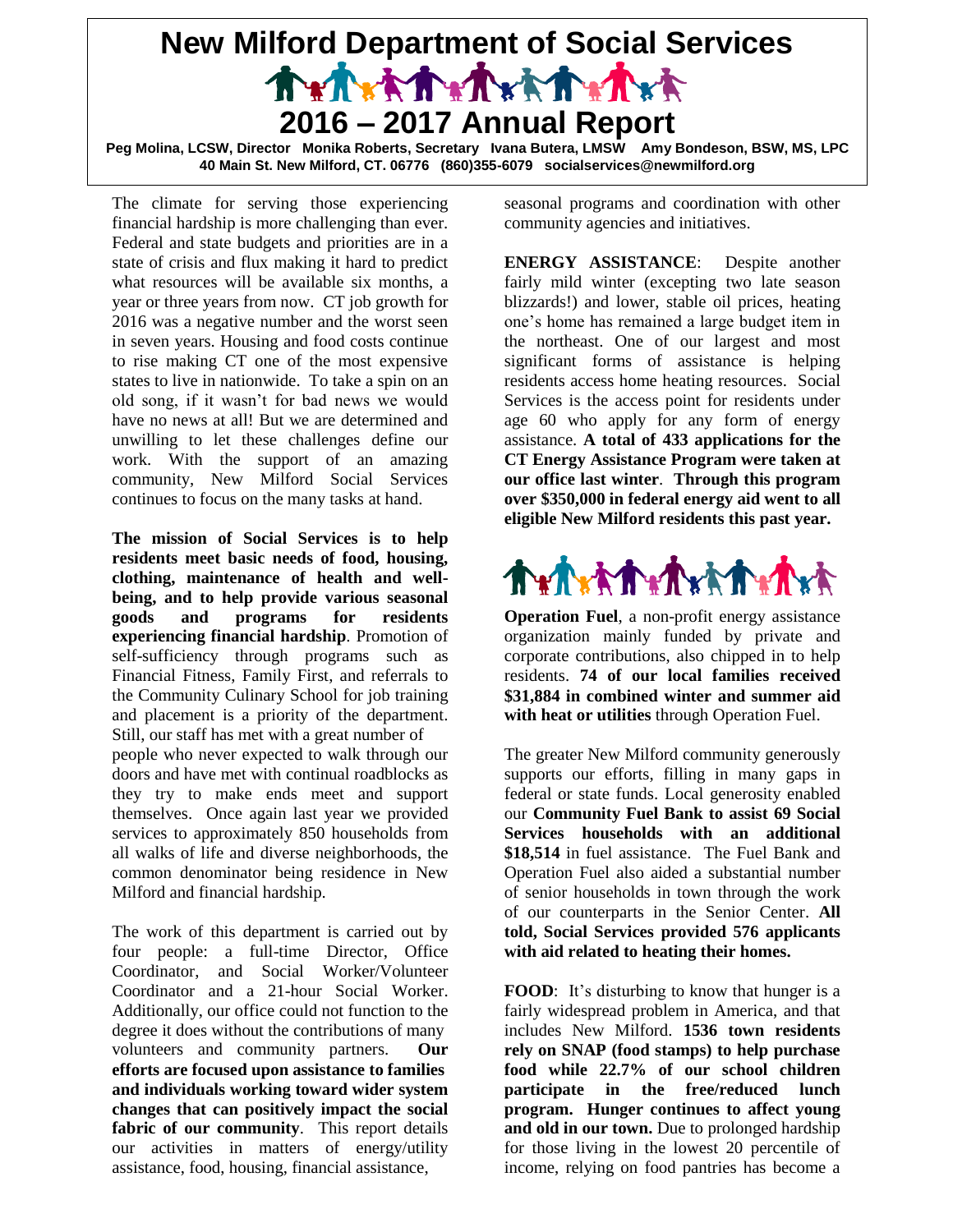way of life rather than short-term need for many. On the local level our **Food Bank** provides weekly bags of non-perishable groceries, plus produce and other goods to qualified households. **8261 such bags were distributed last year to approximately 160 weekly household visitors.** Emergency food vouchers were also given out to 69 households. **Families with children comprise 36% and those with seniors are 34% of our average monthly program participants**.

Lower income families lack ready access to healthy foods. In her compelling essay about growing up in a poor, working household Carmen Rios writes: "Poor people will eat what they can afford, *[not what is most nutritious](http://everydayfeminism.com/2014/09/classism-of-eating-healthy/)*– and it's one of the leading contributing factors to so many unjust health issues that people incur. We live in a country where most families can afford to eat dinner at Burger King, but can't afford to buy fresh fruit on a regular basis."

To impact this, NMSS created a coalition called<br>the **New Milford Farmers Market** the **New Milford Farmers Market Collaborative** that now provides doubled SNAP (food stamp) dollars for fruits and vegetables at the NM Farmers Market. **We are indebted to the donors who have made this doubling possible: United Way of Western CT, The Goldring Family Foundation, the Harcourt Foundation, St. John's Episcopal Church, First Congregational Church of New Milford and Candlewood Valley Pediatrics. Bravo!**



The Food Bank could not exist without the help of our generous neighbors. We team with food vendors and growers, **Stop and Shop, Big Y Foods, Aldi, NM's Fort Hill Farm, and Washington's Judea Community Garden project** among others**.** They enable us to provide bakery products and fresh produce**,** conduct food drives and special events, make special contributions and are always willing helpers in our efforts. **Great appreciation also goes to the Community Culinary School, which donated 6676 homemade meals for clients last year.** All together, we make a significant impact on abating hunger in this community.

Among the many donors of food and financial support, we thank: **NM Lion's Club, The New Milford Women's Club, Paradice Cruisers ("Thanksgiving in July" car show), the Rotary Club, AARP (New Milford and Brookfield chapters), the VFW Auxiliary, NM Postal Workers, The Odd Fellows and** 

**Palm Rebekah Lodge, The NM Police Dept., Northville Baptist Church, St. Paul's Anglican Church (Brookfield), Temple Sholom, Our Lady of the Lakes RC Church, First Congregational Churches of New Milford, Bridgewater and Washington, St. John's Episcopal Church of NM, St. Andrew's Episcopal of Marbledale, NM Church of Christ, the United Methodist Church (for its pantry "Our Daily Bread"), and Walnut Hill Community Church. Local business operations, Kimberly Clark, the NM Board of Realtors and Park Lane Animal Hospital have helped to keep the Food Bank going. In the schools, Northville, Hill & Plain, Sarah Noble, Canterbury, Kent School, and Marvelwood School deserve an extra big shout-out for their on-going efforts. Schaghticoke and NMHS clubs also held successful food drives and participated in Walk a Mile. Town Departments of Public Works, Parks & Rec, the Youth Agency and Town Clerk all chipped in, as did NM Ambulance. We are grateful to many child care centers, Girl and Boy Scout troops and other youth groups and businesses that hold events or food drives and our loyal individual donors. We appreciate and rely on all of you!**

**Our Food Bank is a prime example of volunteerism at its best.** Operating all day on Thursdays, we have an energetic, faithful team of about twenty volunteers who fill orders and distribute goods to the clients. In addition, they sort food and re-stock shelves (a never-ending job!), pick up or package fresh goods and grocery orders, lending a sympathetic ear and cheery smile all the while. We are ever so grateful to these *amazing* women and men!

**HOUSING**: Social Services handle many calls for help with housing problems. For many, this single largest expense presents a continual budgetary challenge. As the rental market grows, an extremely low vacancy rate has driven prices up further burdening lower income renters. Connecticut continues as one of the most expensive states in the country for housing costs. *Out of Reach 2017* finds that a CT household must earn \$24.72 an hour (or \$51,400 per year) to afford a typical two-bedroom apartment. Yet, in 2017, the average CT renter working 40 hours per week earns only \$16.97 per hour or \$35,298 a year. Those earning CT's minimum wage of \$10.10 an hour would have to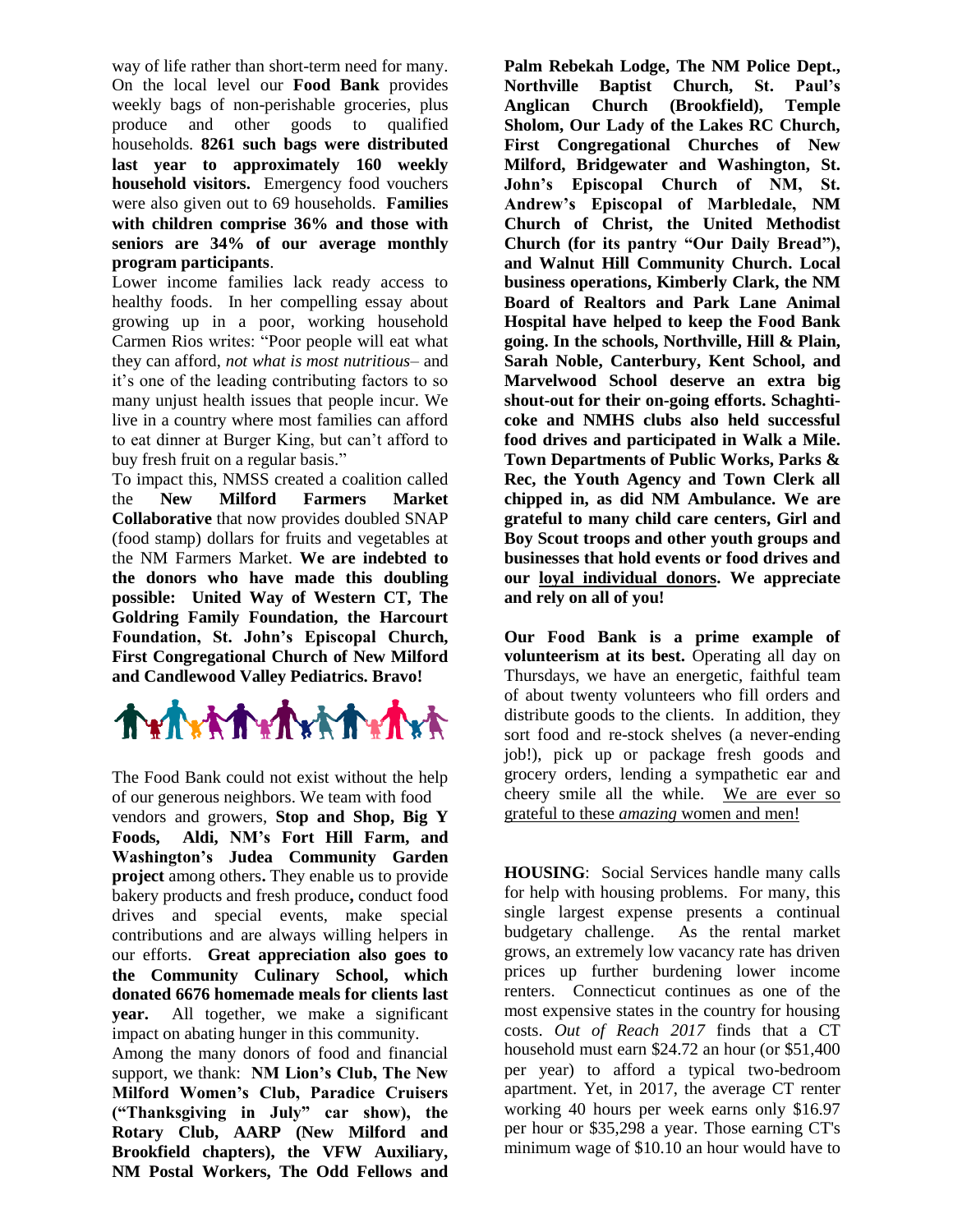work 98 hours per week to pay for a twobedroom apartment!

This office is often a starting point as people search for housing or for ways to remain in their homes when financial hardship strikes. We spend a great deal of time working to provide residents with information, referrals, advocacy and direct assist grants for housing needs.

The **Hope Fund** is our assistance fund to help clients with money toward security deposits or with preventive rent/mortgage assistance during extraordinary circumstances such as illness or unemployment. Last year, we were able to assist **62 residents** with **\$16,774 (up 24%)** through this fund that is supported by private contributions and grants. We were very happy to receive a nice donation from the **Archbishop's Annual Appeal thanks to Our Lady of the Lakes Church. Additionally, The Goldring Family Foundation, The Harcourt Foundation and Thrift Mart of New Milford** were major contributors. We are most grateful!

The office also assisted **84 disabled residents with applications for renter's rebates totaling \$45,802** from the State of CT.



**FINANCIAL ASSISTANCE**: When New Milford residents experience financial hardship, Social Services is often the place people are referred to. Our help includes counseling and budget guidance as well as concrete financial aid when appropriate. In addition to the forms of financial help described elsewhere, the department administers the **Good Samaritan Fund**, a charitable crisis fund used for services or items not provided by other available resources. **During the past year 175 grants totaling \$26,785 (up 6.6%) were distributed to households in distress.** Like the Food Bank and Hope Fund, the Good Samaritan Fund is reliant upon private gifts and grants. Assistance includes payments to utilities in order to continue service, car repairs, help with prescriptions and other medical needs, and funding for children's activities and programs.

We are very grateful to **the Thrift Mart for their on-going support to this fund**. T**he Ellen Knowles Harcourt Foundation** made a special gift last year. In addition, many groups and individuals donate sums large and small to help their neighbors in need.

**Financial Fitness** continues to be a priority for the department. This occurs in conjunction with our client resource counseling and through workshops offered at the Community Culinary School, Family First Weekends and to the public. Using materials from The Center for Financial Social Work and the Consumer Financial Protection Bureau, we help residents explore their relationship with money, learn about budgeting, recognize "emotional spending" and set goals for financial security.

FAMILY FIRST!: For 15 years, New Milford Social Services has run a program known as "Family First!" aimed at enhancing the quality of family life for lower-income residents. This weekend retreat experience offers workshops for parents on stress management, parenting and financial fitness, and recreational activities for both parents and children. Overall, 388 adults and 629 kids have benefited from Family First! To improve feelings of self-worth and offer respite and hope is some of the best work we can do at Social Services. **This year the Goldring Family Foundations and a loyal anonymous donor made Family First possible. We believe in the value of Family First and thank these sponsors for their trust in our work!** Next year the format will be changing from retreat to a more local program with the same objectives.

**COMMUNITY PARTNERSHIPS**: The Social Services Department is able to accomplish its work because of the **support and partnership of the greater New Milford community.** Our office is the referral point for many a 211- InfoLine call, yet we act as the hub of a great support wheel consisting of other agencies, service providers, civic groups, charitable organizations, youth groups, churches, town departments, businesses and individuals. We are indebted to all for their support and teamwork!

Three "special mentions" this year: (1) **Stop and Shop:** While this grocer has always been a terrific aide, donating baked goods, hosting food drives and raising "Food for Friends" funds from shoppers, this year they went above and beyond organizing a major food drive for us in conjunction with the CT Food Bank and NBC News. We appreciate you!!

(2) **The Community Culinary School of NW CT:** In the ten years since its inception, the CCS has made and donated almost **83,000 meals** to the Food Bank! Their special procurement relationship with **Aldi**, thanks to the CT Food Bank, intercepts hundreds of pounds of food that